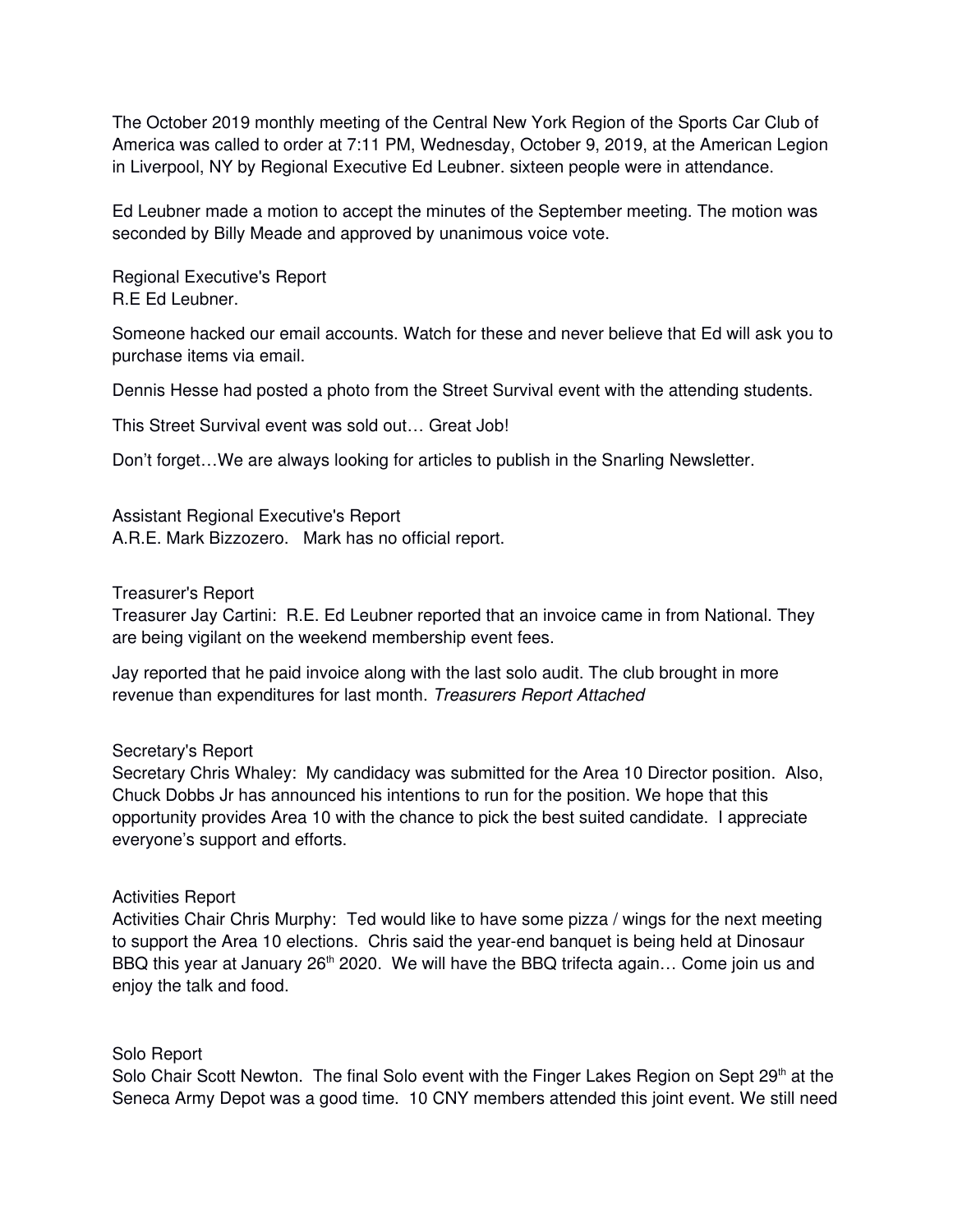to finish computing the points. We are exploring ideas to increase attendance at Solo events. As ideas are vetted, we will communicate the plans back to the membership. Safety steward training is being held on Oct  $30<sup>th</sup>$  2019.

# Rally Cross Report

Rally Cross Chair Billy Meade. Billy reported that prep has begun for the next event. The grass at Walczyks has been mowed and only requires 2 cones. The layout will limit the course to 1 or 2 cars at a time. This will be a 2-day event. So far 11 people have signed up. October  $26<sup>th</sup>$  / 27<sup>th</sup> 2019 with overnight camping.

We are working to train more safety stewards.

Flagging and Communications Report Flagging & Communications Chair Mick Levy. Mick was absent. Mick is at VIR for the SCCA Runoffs where he is flagging and putting out grass fires!

Road Rally Report Road Rally Chair Frank Beyer. Frank reported that the Finger Lakes Region will have 5 events this season with the  $1<sup>st</sup>$  in January.

## Club Racing Report

Club Racing Chair Dave Cardillo. Dave was absent. No Report.

## Membership Report

Membership Chair Andrew Beyer was absent.

R.E Ed Leubner reported membership anniversaries.

- Jon Coffin 36 yrs
- Andrew Beyer 24 yrs
- Courtney Croasdaile-Blum 14 yrs
- Judi Kenific 6 yrs

## Old Business

Solo trailer sponsorship is moving forward and complete. Still awaiting final payment from a few sponsorships. LC Motorsports still needs to supply graphics and payment. Burdick still needs to supply their logo as well.

Last month we discussed putting a Track day (DE) event together. National would have to conduct a safety review of Pineview by Fred Brinkel the Executive Steward, Northeast Division.